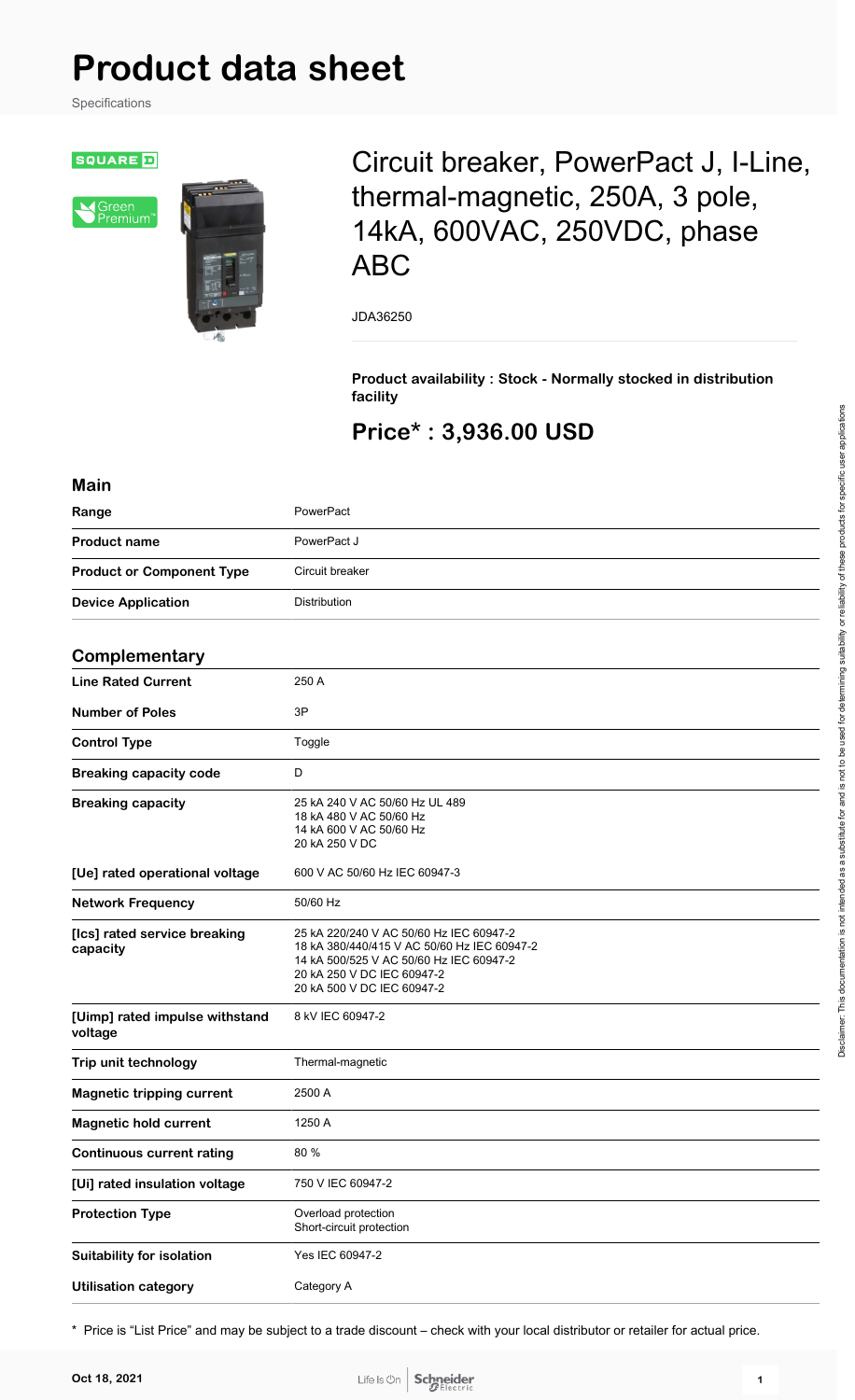| <b>AWG</b> gauge                      | AWG 3/0350 kcmil aluminium/copper terminals                                                                                                   |
|---------------------------------------|-----------------------------------------------------------------------------------------------------------------------------------------------|
| <b>Local signalling</b>               | Switched off (OFF) 1 trip indicator green)                                                                                                    |
| <b>Mounting mode</b>                  | I-Line bracket)                                                                                                                               |
| <b>Mounting Support</b>               | <b>Bracket</b>                                                                                                                                |
| <b>Electrical connection</b>          | I-Line connection line<br>Lugs load                                                                                                           |
| <b>Terminal identifier</b>            | AL250JD                                                                                                                                       |
| Long time pick-up adjustment<br>range | $0.251 \times \ln$                                                                                                                            |
| <b>Mounting Height</b>                | 4.5 in (114.30 mm)                                                                                                                            |
| <b>Tightening torque</b>              | 221.27 lbf.in (25 N.m) 0.150.29 in <sup>2</sup> (95185 mm <sup>2</sup> ) (AWG 3/0350 kcmil)                                                   |
| <b>Number of slots</b>                | 2 auxiliary switch OF plug-in)<br>1 alarm switch SD plug-in)<br>1 overcurrent trip switch SDE plug-in)<br>1 voltage release MN or MX plug-in) |
| Power wire stripping length           | 0.98 in (25 mm)                                                                                                                               |
| Height                                | 7.52 in (191 mm)                                                                                                                              |
| Width                                 | 4.09 in (104 mm)                                                                                                                              |
| <b>Depth</b>                          | 3.39 in (86 mm)                                                                                                                               |
| <b>Product Weight</b>                 | 5.29 lb(US) (2.4 kg)                                                                                                                          |
| <b>Phase connection</b>               | <b>ABC</b>                                                                                                                                    |
| <b>Communication interface</b>        | Modbus<br>Ethernet                                                                                                                            |

#### **Environment**

| <b>Quality labels</b>                                | <b>CE</b>                                                           |
|------------------------------------------------------|---------------------------------------------------------------------|
| <b>Standards</b>                                     | UL<br><b>CSA</b><br><b>NEMA</b><br>NOM-003-SCFI-2000<br>IEC 60947-2 |
| <b>Product certifications</b>                        | UL<br><b>CSA</b><br><b>NOM</b>                                      |
| IP degree of protection                              | Front cover IP40                                                    |
| <b>Pollution degree</b>                              | 3 IEC 60947-1                                                       |
| <b>Ambient Air Temperature for</b><br>Operation      | 28158 °F (-270 °C)                                                  |
| <b>Ambient Air Temperature for</b><br><b>Storage</b> | $-58185$ °F ( $-5085$ °C)                                           |
| <b>Operating altitude</b>                            | $<$ 6561.68 ft (2000 m) without derating<br>5000 m with derating    |

## **Ordering and shipping details**

| Category                 | 01112 - HD, JD I-LINE BREAKER/SWITCH |
|--------------------------|--------------------------------------|
| <b>Discount Schedule</b> | DE <sub>2</sub>                      |
| <b>GTIN</b>              | 785901834175                         |
| Nbr. of units in pkg.    |                                      |
| Package weight(Lbs)      | 6.81 lb(US) (3.09 kg)                |
| Returnability            | <b>Yes</b>                           |
| Country of origin        | МX                                   |